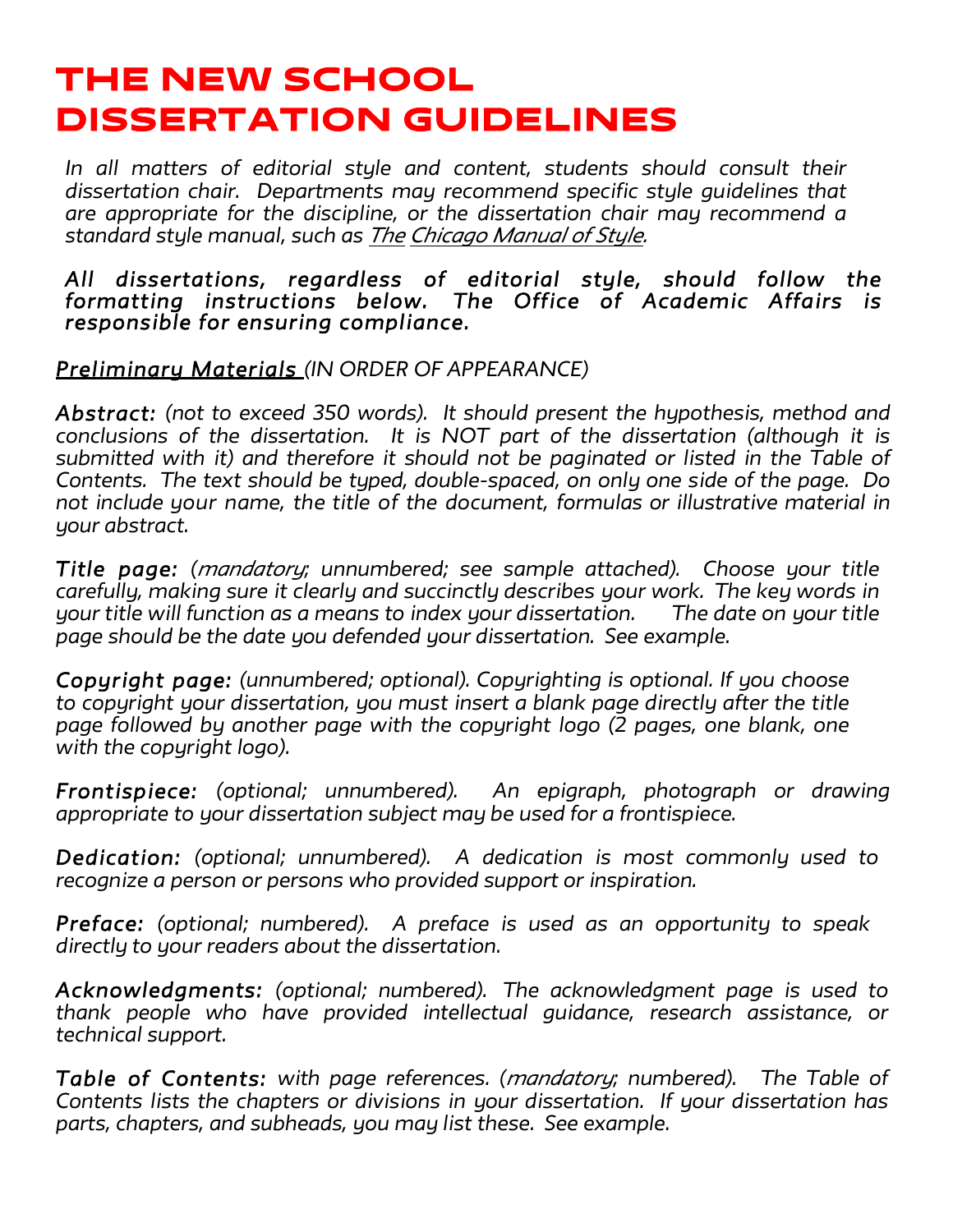# *TABLE OF CONTENTS (12th line from top)*

|                     | ACKNOWLEDGMENTS (15th line from top) |  |
|---------------------|--------------------------------------|--|
|                     | (double space)                       |  |
|                     | Chapter 1.                           |  |
| <b>INTRODUCTION</b> |                                      |  |
|                     | (double space)                       |  |
|                     | I. Scope and Purpose                 |  |
|                     | II. Definitions                      |  |
|                     | III. Methods and Problems            |  |

*List of Illustrations and/or Figures: (if included, numbered) with full titles and page references. If you have two or more appendices or figures, you should provide a listing of these with the page numbers on which they appear. This section should both follow the table of contents and be listed on the table of contents.*

*List of Abbreviations and/or Acronyms: (if included, numbered).*

### *The Body or Text*

*Introduction: listed in Table of Contents (Possibly as Chapter 1).*

*Main body: with chapters and subsections with appropriate headings. If your dissertation is very long or the topic can be broken down into sub-topics, consider grouping chapters into parts. Each "part" would consist of a number of chapters on a sub-topic contained within your subject.*

# *Layout*

*Margins: each page of your manuscript must have the same margins. Please ensure that all margins are 1" (top, bottom, left, and right).*

*Pagination: page numbers must be at least 3/4" down from the top of the page, or 3/4" up from the bottom of the page. There should be at least two or three lines between the page number and the text.*

*The title page, copyright pages, frontispiece and dedication are never numbered. All other preliminary pages (preface, acknowledgements and table of contents) are numbered with small Roman numerals that correspond to the number of actual page, numbered or unnumbered. Begin using Arabic numerals on the first page of the text and continue through the appendices and bibliography.*

*Chapter numbers may be either in Arabic or capital Roman numerals. Whichever you choose, use the other type of numeral for numbering subsections within the chapter.*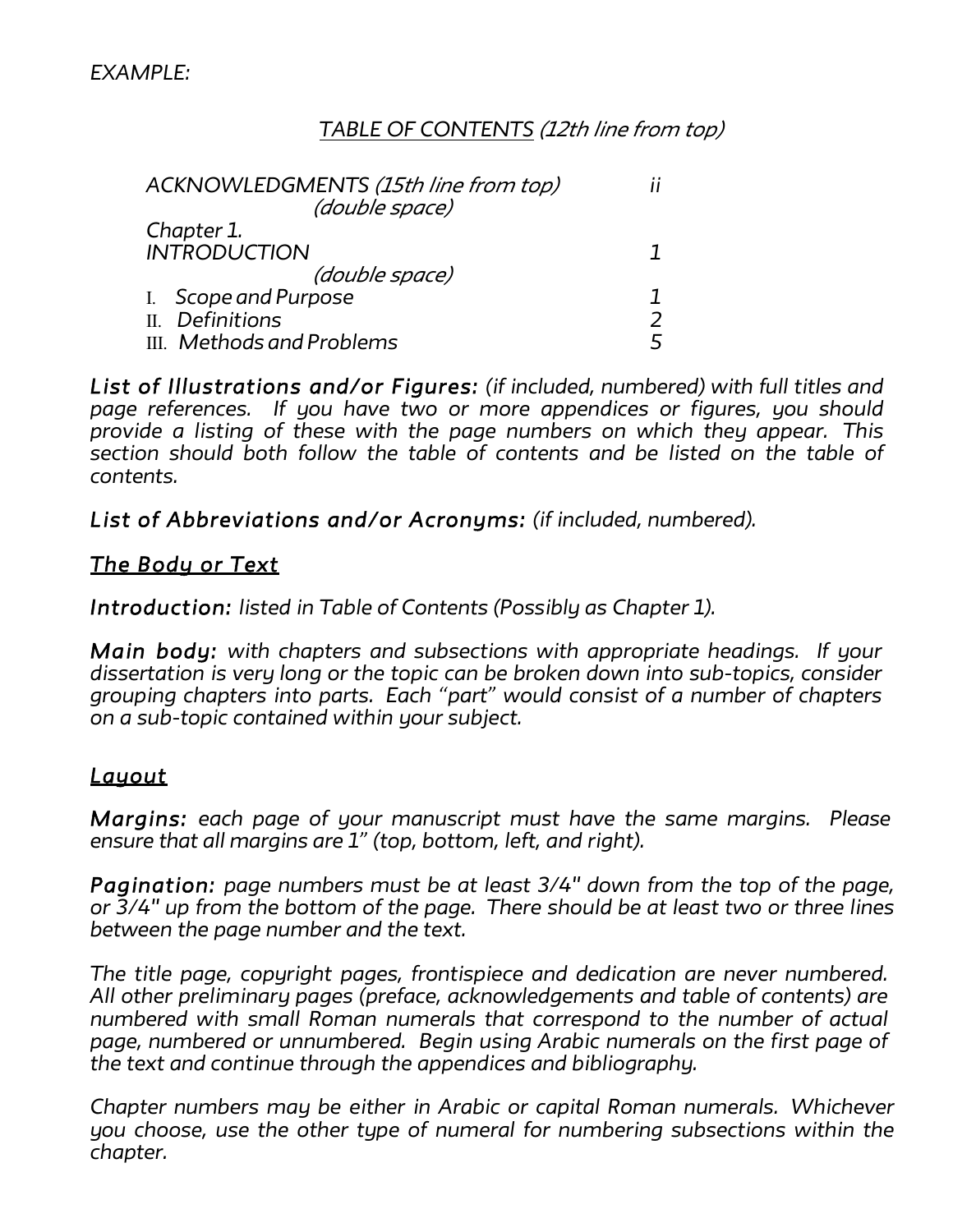*The chapter number appears alone (e.g., Chapter 1) on the 12th line from the top of the page. The chapter title is centered on the third line beneath the chapter number.*

*UMI asks that all pages count in the total enumeration, including the title page and copyright page that are never numbered.*

*The Body or Text: the text should be double-spaced and paragraphs should be indented six to eight spaces.*

*Tables: each table within the text should be given a number and a title. Tables should be numbered consecutively beginning with 1. Tables in an Appendix should be numbered consecutively with the tables in the text, that is, if the last table in the text is Table 52, the first table in the Appendix is Table 53. All references in the text to a table should be by the number of the table. For example, ". . . . As Table 3 illustrates . . . ," or (see Table 3). Ideally, each table should be placed as close as possible to the first reference made to it in the text. Further, each table should be introduced in the text before its inclusion.*

*Illustrative Materials: since microfilming is a process of making black and white photographs, any illustrative material or hand lettering should appear in the original black and white. Do not use color images since color will reproduce as shades of gray that may or may not be distinguishable. All identification should be done with words and symbols.*

*Use cross-hatching or different patterns instead of shading for any area that you wish to highlight or distinguish.*

*Illustrative materials should be inserted with a dry mount process. Note that illustrative material on paper must also adhere to the 1 ½" x 1" x 1" margins.*

*Footnotes: are notes found at the bottom of an individual page. If there are many footnotes, they may be placed at the conclusion of the chapter to which they apply, in which case they become endnotes. Footnotes are typed single spaced with double spacing between footnotes. If the footnote consists solely of a citation from a publication included in your bibliography, it may be inserted in the text, following the style guidelines selected in consultation with the dissertation chair.*

*Endnotes: are notes that appear either at the end of each chapter or at the end of the entire dissertation, where they are divided according to the chapter.*

# **2.** *Additional Guidance*

*The following are a few of the guides on dissertation writing, which are available in the Fogelman Library:*

*Publication Manual of the American Psychological Association (call number REF DESK/ BF76.7 .P82 1994)*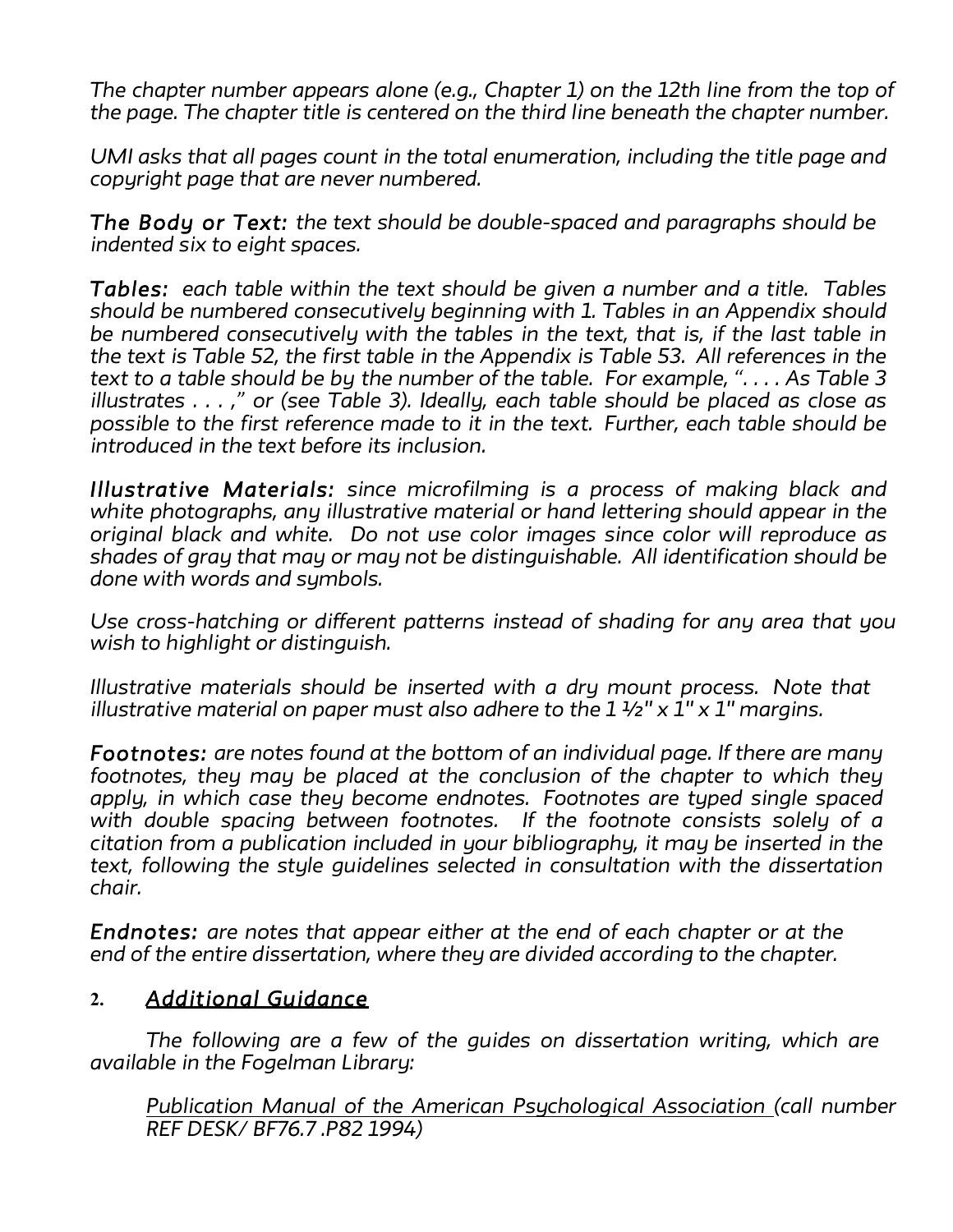*A Manual for Writers of Term Papers, Theses, and Dissertations by Kate L. Turabian (call number REF DESK/ LB2369 .T8. 1973 and LB2369 .T8 1987)*

*Electronic Style: A Guide to Citing Electronic Information by Xia Li and Nancy B. Crane (call number REF DESK/ PN171.D37 L5 1993)*

*Surviving Your Dissertation: A Comprehensive Guide to Content and Process by Kjell Erik Rudestram (Call number REF DESK/ LB2369. R83 1992)*

*The Chicago Manual of Style: for Authors, Editors and Copywriters by The University of Chicago Press (Bobst call number Z253 .U69 1982)*

*Bibliography: the bibliography directly follows the appendices and is also numbered as part of the text. The bibliographic entries are typed single spaced with double spacing between entries. The format for the bibliography is as follows for books:*

*Tillich, Paul. Systematic Theology. Chicago: University of Chicago Press, 1951.*

*And for journal articles:*

*Tuchman, Barbara. "If Asia Were Clay in the Hands of the West." Atlantic, September 1970, pp. 68-81.*

*Note: Psychology students should follow the APA requirements to prepare the bibliography.*

# **3.** *Publication by ProQuest*

*The University requires publication of your dissertation by ProQuest. Your dissertation will be indexed in both the Comprehensive Dissertation Index and American Doctoral Dissertations, (updated annually). Dissertation Abstracts Online will electronically reproduce the abstract of your dissertation and a citation will appear in Dissertations Abstracts International, which is published monthly by ProQuest. These services will make your dissertation readily and widely accessible to the academic community. The university will also receive a microfilmed copy of your dissertation.*

# *You will need to choose how you wish to publish your dissertation:*

#### *Traditional Publishing*

*There is no cost for this option. Your thesis will only be made available by ProQuest through their ProQuest Dissertations and Theses subscription database and for sale through their Dissertations Express service. Authors are entitled to royalties for these sales as set out on the full Traditional Publishing Agreement.*

- *The thesis will not be freely available in PQDT Open.*
- *There is no fee charged.*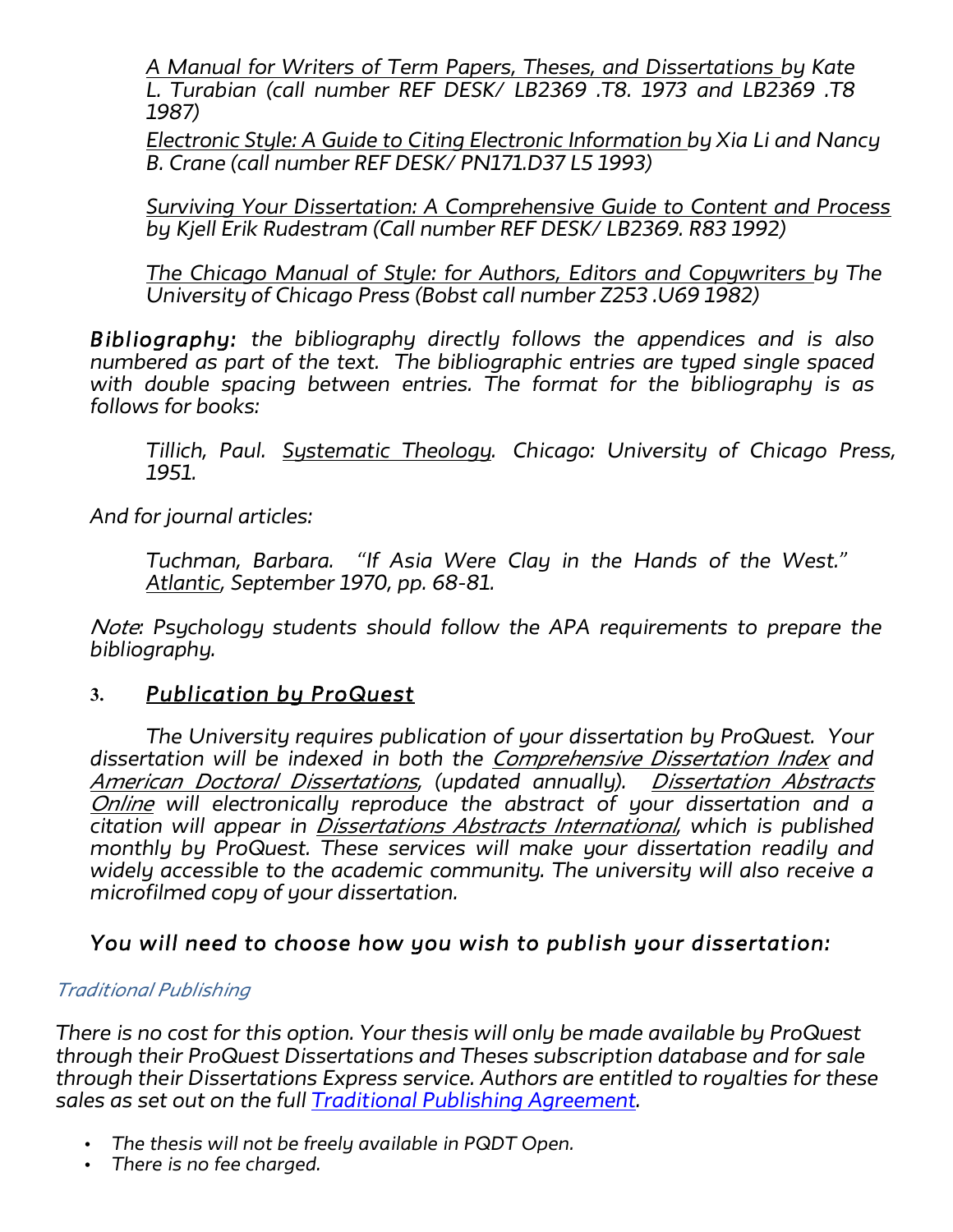- *The author is eligible to receive royalties.*
- *The thesis will be available for purchase through ProQuest.*
- *The thesis will appear in ProQuest Dissertations & Theses, a subscription database.*
- *A record for the thesis (may include citation, abstract, preview, etc.) will appear in other ProQuest resources, in library catalogs and in indexes such as ABI, Art Bibliographies Modern. Ebsco and others.*

#### *Open Access PLUS*

*Theses are made available through the ProQuest Dissertations and Theses subscription database and through the PQDT Open platform that allows anyone with Internet access to access and download the thesis for free.*

- *The thesis will be freely available in PQDT Open.*
- *The author waives rights to receive royalties.*
- *The thesis will be available for purchase through ProQuest.*
- *The thesis will appear in ProQuest Dissertations & Theses, a subscription database, and in PQDT Open*
- *A record of the thesis (may include citation, abstract, preview, etc.) will appear in other ProQuest resources, in library catalogs and in indexes such as ABI, Art Bibliographies Modern. Ebsco and others.*